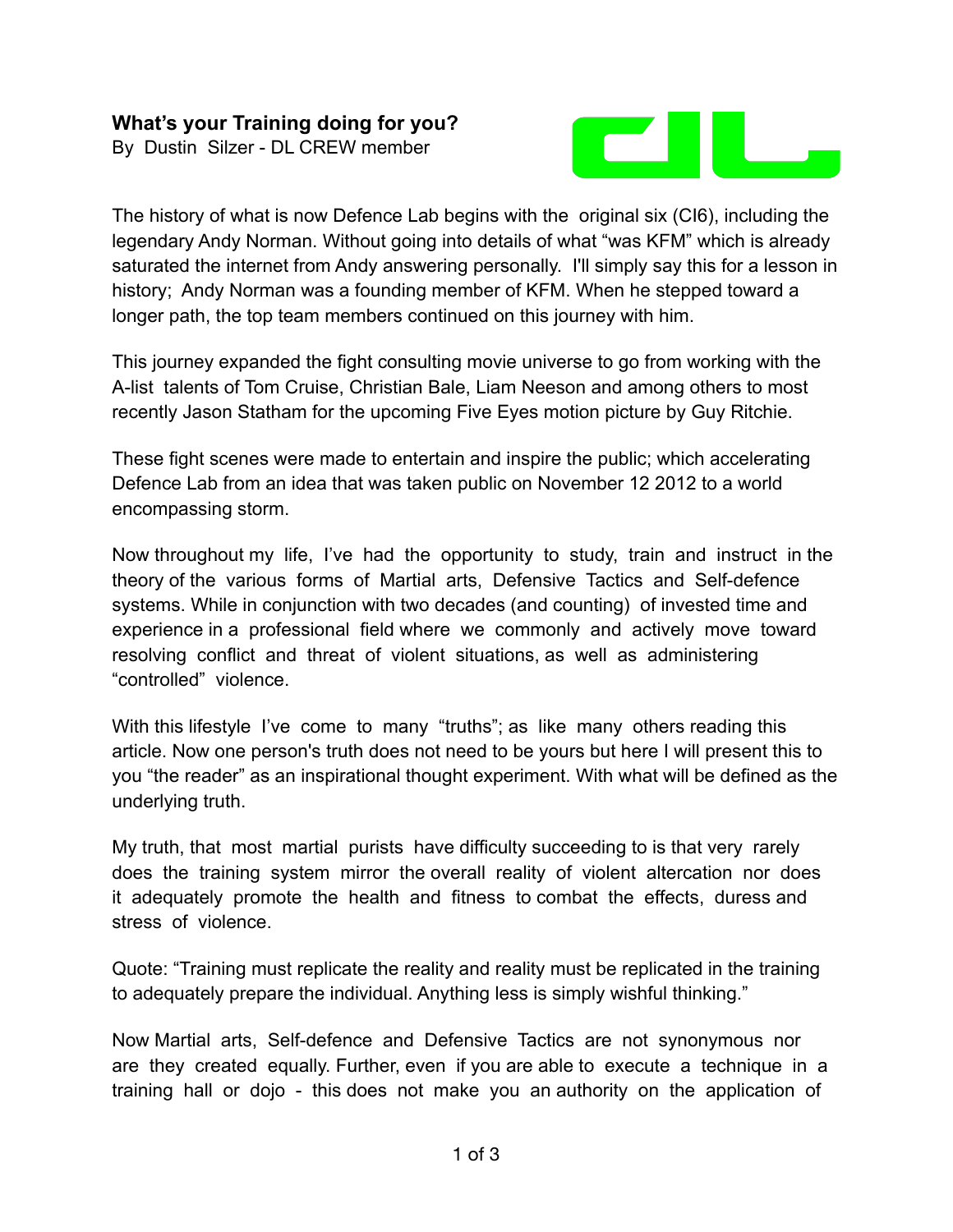violence. Conversely, working in violent environments doesn't afford you anything beyond the experience of the exposure – and certainly simply being a Police or Corrections Officer, Military or Doorman grants nothing ability wise if you don't invest in your own improvement through skill set training.

Review this definition to continue this thought experiment: The act of Violence is "the intentional" use of physical force or power with or without a force-multiplier (a weapon), threatened or actual, against oneself, another person, or against a group by a person or a group.

If you can absorb and understand that definition, as well as consider the vast variations of manifested violent situations that may develop, you've gained some real insight. You can thereafter rationalize to gain some awesome skills that afford you some ability into awareness / identification, avoidance, and resolution in action or violence itself.

So what training supports this insight and area of investigation?

Martial artists can be overly focused on the ascetic and esoteric or the "purist behaviour" making it debilitating to replicating the reality of modern violence.

Law enforcement Defensive Tactics systems are regulated and driven by procedures, policies and politics to restrict carte blanche in the application.

Further, shuffling through Self-defence systems is like comparing the stats of sports trading cards where everyone thinks they are the best through supporting research.

My observation and conclusion is that there has been segregation and thereafter a dilution in the study and training of violence, as well as a division in this industry. Everyone claims they are studying violence but who is really doing it and advancing it?

This maxim is simple but profound ………….. "We study Violence to Escape it, Prevent it and if all else fails Utilize it ourselves to survive." - The Defence Lab philosophy

"Defence Lab is for the open-minded truth seekers concerned with "what is" and not what we want it to be."